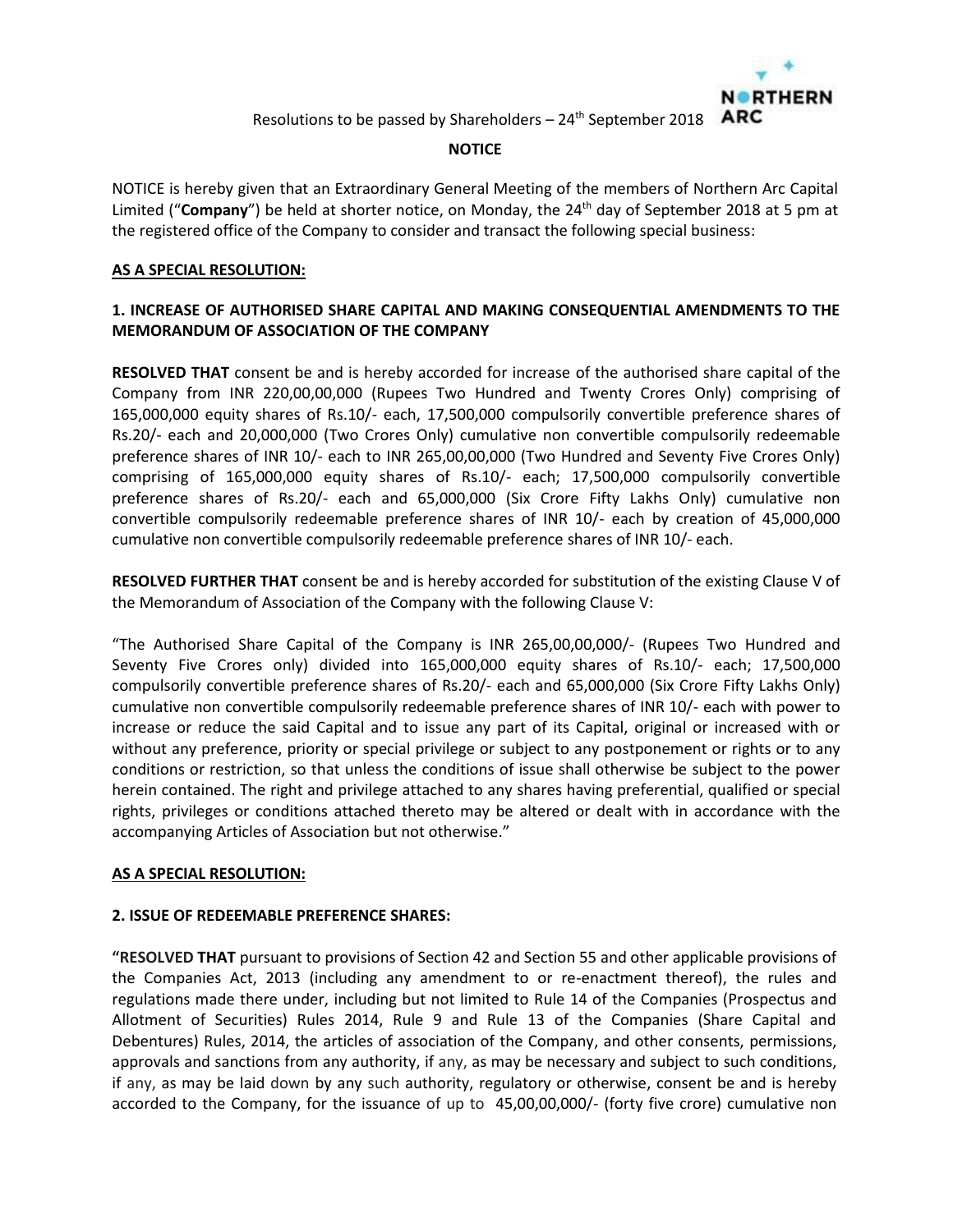

convertible compulsorily redeemable preference shares comprising of 45,000,000 of INR 10 (Indian Rupees Ten) each ("**CNCRPS**") to such banks, financial institutions, individuals, institutions, etc. (hereinafter referred to as "investor(s)). by way of private placement, as per the terms and conditions as maybe agreed upon.

### **AS A SPECIAL RESOLUTION:**

#### **3. ISSUE AND ALLOTMENT OF PREFERENCE SHARES:**

"**RESOLVED THAT**, in accordance with Rule 9 and/or Rule 13 of the Companies (Share Capital and Debentures) Rules, 2014 and any applicable provisions of the Companies Act, 2013 and the rules made thereunder, read with applicable provisions of Companies Act, 1956 (to the extent applicable) ("**Act**") including any statutory modification(s) or re-enactment thereof for the time being in force, and in accordance with the provisions of the articles of association of the Company or other applicable law for the time being in force and such other approvals as may be required, subject to receipt of subscription amount and acceptance by the identified investor(s), approval of the Company be and is hereby accorded to create, issue and allot up to 4,50,00,000 (Four Crore Fifty Lakhs only) cumulative non convertible compulsorily redeemable preference shares comprising of 45,000,000 of INR 10 (Indian Rupees Twenty) each ("**CNCRPS**") on the following terms and conditions:

- (i) payment of dividend or repayment of capital vis-à-vis equity shares: The claims of holder(s) of CNCRPS shall be subordinated to the claims of all secured and unsecured creditors but senior to equity shareholders and pari passu amongst themselves and with other preference shareholders of the Issuer. No dividend shall be paid to holders of common equity shares unless all amounts payable to holder(s) of CNCRPS have been paid up to the date of payment of such dividend.
	- (ii) payment of dividend on cumulative or non-cumulative basis: Cumulative
	- (iii) conversion of preference shares into equity shares: Not Applicable
	- (iv) voting rights: Not Applicable
- (v) redemption of preference shares: The date falling 12 (twelve) months from the Deemed Date of Allotment
- (vi) rate of dividend: Fixed Dividend 9% p.a. on the Issue Price in respect of each CNCRPS (net of dividend distribution tax) payable annual and on the date of redemption.

**RESOLVED FURTHER THAT** the any one of the Directors of the Company be and are hereby severally authorised to do all such acts, matters, deeds and things necessary or desirable in connection with or incidental to giving effect to the above resolutions, including but not limited to signing on the share certificates, filing of necessary forms with the Registrar of Companies, making the necessary entries in the registers maintained by the Company, payment of necessary stamp duties on certificates and file all such applications, notices, certificates, documents and other instruments, as shall appear to be necessary or appropriate with any local or foreign governmental or regulatory authorities in connection with the issue of the CNCRPS to investor (s) and the transactions contemplated therein.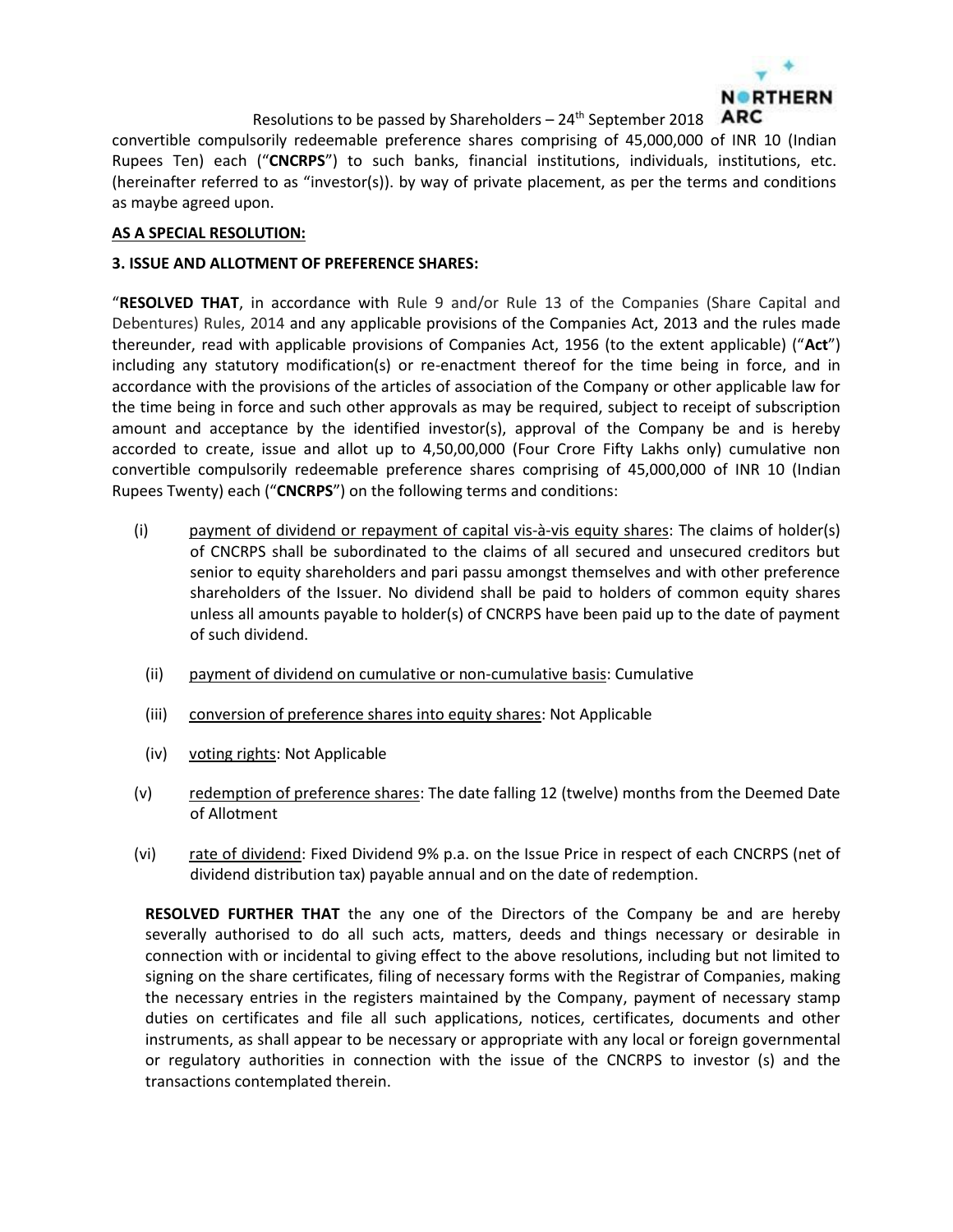### **FOR AND ON BEHALF OF BOARD OF DIRECTORS**

Director

Date: 7<sup>th</sup> September 2018 Place: Chennai

# **NOTES**:

- 1. A member entitled to attend and vote at the meeting is entitled to appoint a proxy to attend and vote instead of himself and the proxy need not be a member of the company. The instrument appointing a proxy should however be deposited at the registered office of the company duly completed, not less than 48 (forty eight) hours before the commencement of this meeting.
- 2. Statement of material facts pursuant to section 102 of the Companies Act, 2013, in respect of special business set out above, is annexed hereto.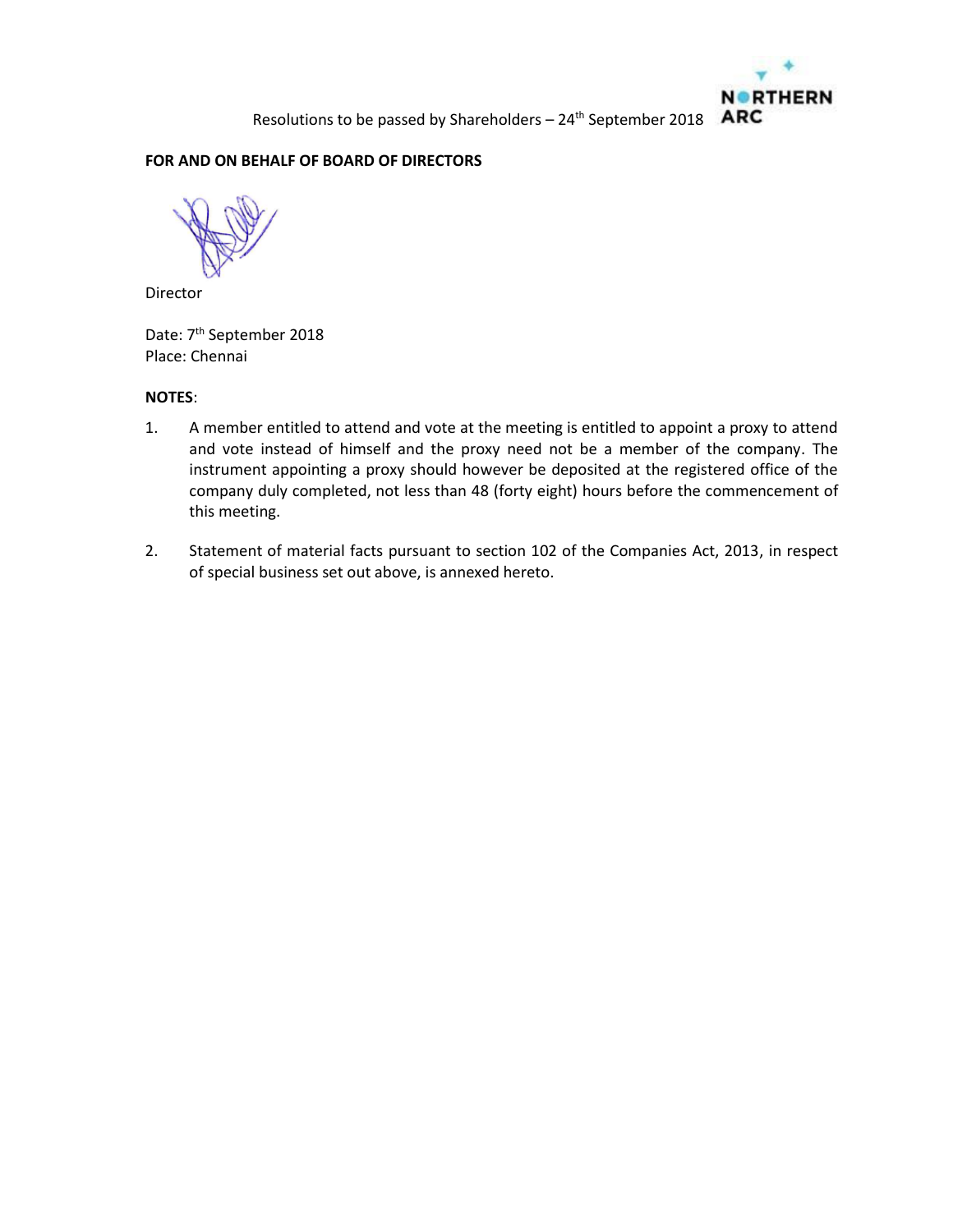

# **STATEMENT OF MATERIAL FACTS PURSUANT TO SECTION 102 OF THE COMPANIES ACT, 2013 FORMING PART OF NOTICE CONVENING THE EXTRAORDINARY GENERAL MEETING**

The following statement set out all material facts relating to the business mentioned under the accompanying notice dated 7<sup>th</sup> September 2018:

#### **Item No. 1: Increase of Authorised Capital of the Company:**

The Company proposes to issue further redeemable preference shares up to an amount not exceeding INR 45 crores. Hence the Company proposes to increase the authorized share capital from INR 220 crores to INR 265 crores by addition of 4.5 crore redeemable preference shares of INR 10 each to facilitate the said issuance of redeemable preference shares.

The Board of Directors of the Company accordingly recommend the resolutions for approval of the members. None of the directors of the Company or key managerial personnel ("**KMP**") are, in any way, concerned or interested in the said resolution. None of the relatives of the directors and KMP are interested in the resolutions.

## **Item 2: Issue of Cumulative, Non-Convertible, Compulsorily Redeemable Preference Shares By Way of Private Placement:**

In terms of Sections 42, 55 read with the Companies (Issue of Shares and Debentures) Rules, 2014, any issue of preference shares is required to be approved by members by passing special resolution.

The Company submits the following information for taking appropriate decision for approval of the proposed resolution as set out in the notice of the meeting by way of special resolution:

| <b>NO</b> | <b>PARTICULARS</b>                                 | <b>DETAILS</b>                                        |  |
|-----------|----------------------------------------------------|-------------------------------------------------------|--|
| 1.        | The objects of the issue                           | To fund business and growth of the Company            |  |
| 2.        | The total number of shares to be issued            | Up to 4,50,00,000 cumulative, non-convertible,        |  |
|           | and nominal value of each share                    | compulsorily redeemable preference shares of INR      |  |
|           |                                                    | 10 each.                                              |  |
| 3.        | The price or price band at/within which the        | INR 10 per share                                      |  |
|           | allotment is proposed                              |                                                       |  |
| 4.        | Basis on which the price has been arrived at       | Not Applicable                                        |  |
|           | along with report of the registered valuer         |                                                       |  |
| 5.        | Relevant date with reference to which the          | Not Applicable                                        |  |
|           | price has been arrived at                          |                                                       |  |
| 6.        | The class or classes of persons to whom the        | NBFCs, Financial Institution                          |  |
|           | allotment is proposed to be made                   |                                                       |  |
| 7.        | Intention of promoters, directors or key           | The<br>directors,<br>key<br>managerial<br>promoters,  |  |
|           | managerial personnel to subscribe to the           | personnel shall not participate in this offer         |  |
|           | offer                                              |                                                       |  |
| 8.        | proposed time within<br>which<br><b>The</b><br>the | 30 days from the date of the offer                    |  |
|           | allotment shall be completed                       |                                                       |  |
| 9.        | The percentage of post preferential offer          | The<br>proposed allottees shall<br>100%<br>have<br>of |  |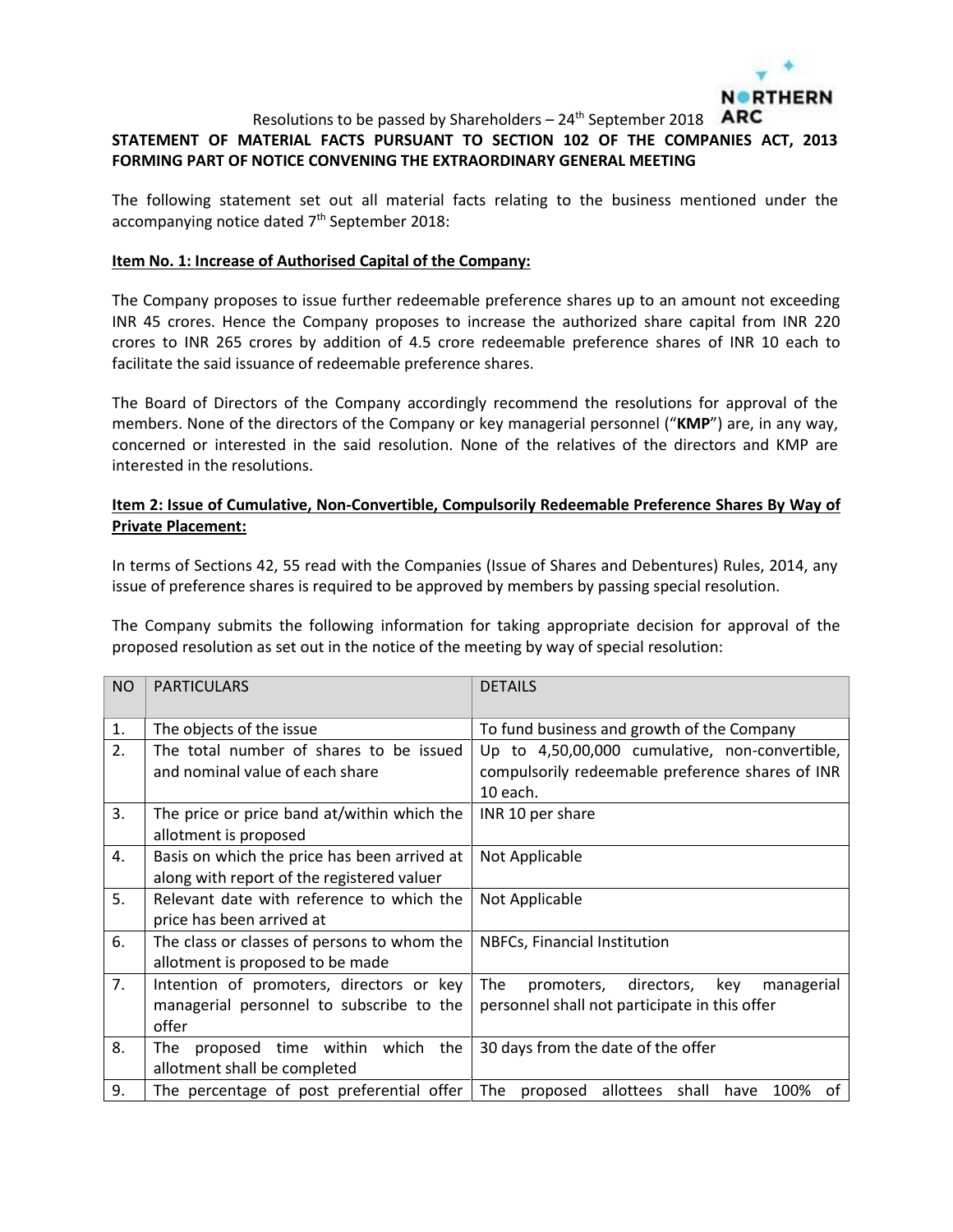

| <b>NO</b> | <b>PARTICULARS</b>                           | <b>DETAILS</b>                                  |  |  |
|-----------|----------------------------------------------|-------------------------------------------------|--|--|
|           | capital that may be held by the allottee     | redeemable non-convertible preference<br>shares |  |  |
|           |                                              | issued by the Company                           |  |  |
| 10.       | The change in control, if any, in the        | Not Applicable                                  |  |  |
|           | company that would occur consequent to       |                                                 |  |  |
|           | the preferential offer                       |                                                 |  |  |
| 11.       | The number of persons to whom allotment      | None                                            |  |  |
|           | on preferential basis have already been      |                                                 |  |  |
|           | made during the year, in terms of number     |                                                 |  |  |
|           | of securities as well as price               |                                                 |  |  |
| 12.       | The justification for the allotment proposed | Not Applicable                                  |  |  |
|           | to be made for consideration other than      |                                                 |  |  |
|           | cash together with valuation report of the   |                                                 |  |  |
|           | registered valuer                            |                                                 |  |  |

# **PRE-ISSUANCE AND POST-ISSUANCE SHAREHOLDING PATTERN:**

| <b>NO</b>    | <b>CATEGORY</b>            | PRE ISSUE AND TRANSFER   |                                | <b>AND</b><br><b>POST</b><br><b>ISSUE</b><br><b>TRANSFER</b> |                                |
|--------------|----------------------------|--------------------------|--------------------------------|--------------------------------------------------------------|--------------------------------|
|              |                            | No and Type of           | Fully<br>%                     | No<br>and                                                    | Fully<br>%                     |
|              |                            | <b>Shares</b>            | <b>Diluted</b><br>Shareholding | Type<br>of<br><b>Shares</b>                                  | <b>Diluted</b><br>Shareholding |
| А.           | Promoters'<br>holding:     |                          |                                |                                                              |                                |
| $\mathbf{1}$ | Indian:                    |                          |                                |                                                              |                                |
|              | Individual                 |                          |                                | $\overline{\phantom{0}}$                                     |                                |
|              | <b>Bodies</b>              | 45887686                 | 47.88%                         | 45887686                                                     | 47.88%                         |
|              | Corporate                  |                          |                                |                                                              |                                |
|              | <b>Sub Total</b>           | 45887686                 | 47.88%                         | 45887686                                                     | 47.88%                         |
| 2.           | Foreign                    |                          |                                |                                                              |                                |
|              | Promoters                  |                          |                                |                                                              |                                |
|              | Sub<br><b>Total</b><br>(A) | $\overline{\phantom{a}}$ | $\overline{\phantom{a}}$       | $\overline{\phantom{a}}$                                     | $\qquad \qquad -$              |
| <b>B.</b>    | Non-                       |                          |                                |                                                              |                                |
|              | Promoter                   |                          |                                |                                                              |                                |
|              | Shareholding               |                          |                                |                                                              |                                |
| 1.           | Institutional              | 49959876                 | 52.12%                         | 49959876                                                     | 52.12%                         |
|              | Investors                  |                          |                                |                                                              |                                |
| 2.           | Non-                       |                          |                                |                                                              |                                |
|              | Institutional              |                          |                                |                                                              |                                |
|              | Investors                  |                          |                                |                                                              |                                |
|              | Private                    | $\overline{\phantom{0}}$ | $\overline{a}$                 | $\qquad \qquad -$                                            | $\overline{\phantom{a}}$       |
|              | Corporate                  |                          |                                |                                                              |                                |
|              | <b>Bodies</b>              |                          |                                |                                                              |                                |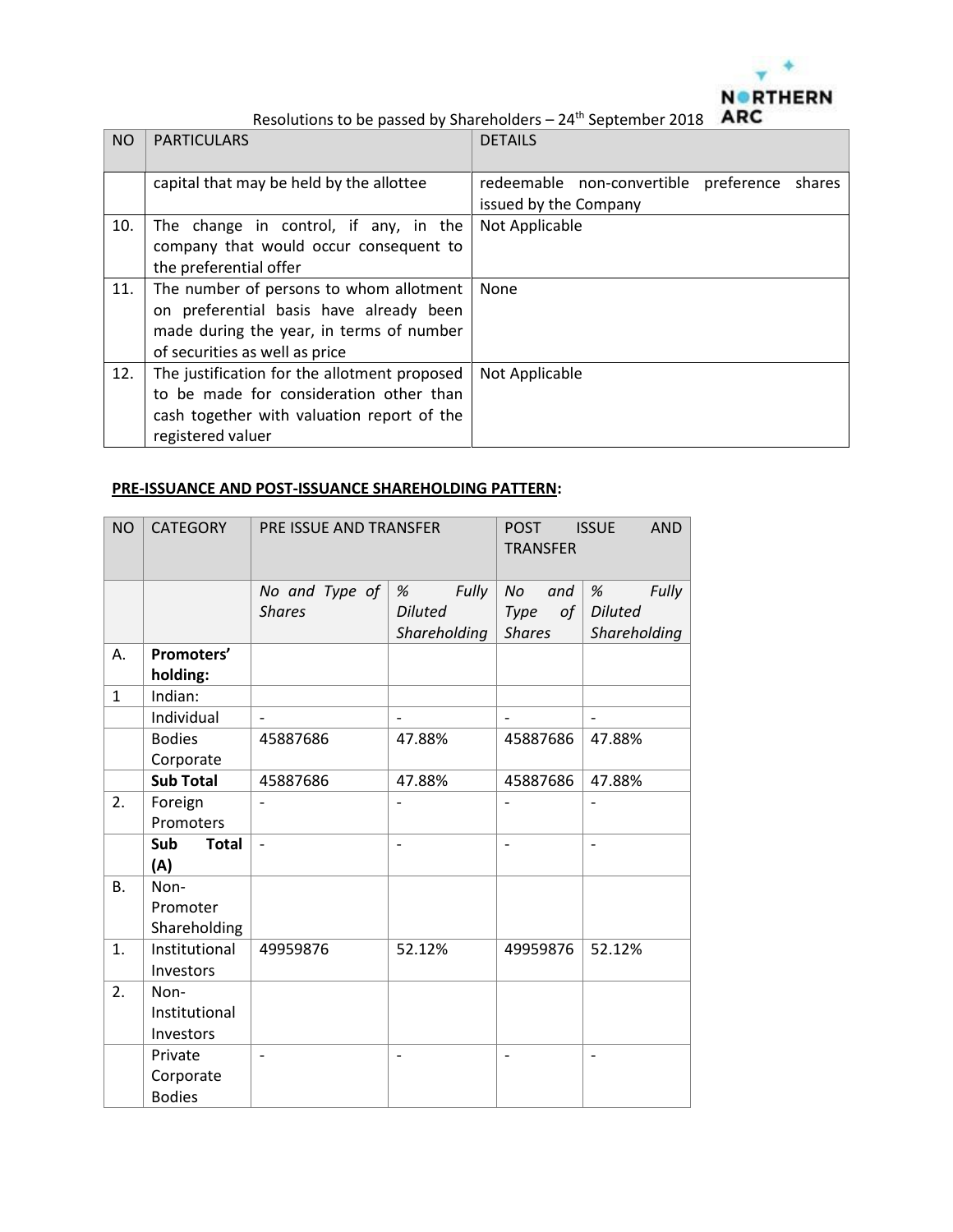

| <b>NO</b> | <b>CATEGORY</b>  | PRE ISSUE AND TRANSFER   |                | <b>POST</b>     | <b>ISSUE</b><br><b>AND</b> |
|-----------|------------------|--------------------------|----------------|-----------------|----------------------------|
|           |                  |                          |                | <b>TRANSFER</b> |                            |
|           |                  |                          |                |                 |                            |
|           |                  | No and Type of           | Fully<br>%     | No<br>and       | Fully<br>%                 |
|           |                  | <b>Shares</b>            | <b>Diluted</b> | Type<br>οf      | <b>Diluted</b>             |
|           |                  |                          | Shareholding   | <b>Shares</b>   | Shareholding               |
|           | <b>Directors</b> |                          |                |                 |                            |
|           | and              |                          |                |                 |                            |
|           | Relatives        |                          |                |                 |                            |
|           | Indian Public    | $\overline{\phantom{a}}$ |                |                 |                            |
|           | Others           | 3                        |                | 3               |                            |
|           | (Including       |                          |                |                 |                            |
|           | NRIS)            |                          |                |                 |                            |
|           | Sub Total (B)    | 95847565                 | 100            | 95847565        | 100                        |

### **Item 3: Issue of preference shares**

Considering the Company's present operations and its future capital requirements, the Company is conducting issue of preference shares on a private placement basis, by offering preference shares to identified investor(s). The Company proposes to create, issue and allot up to 4,50,00,000 (Four Crores Fifty lakhs) cumulative, compulsorily redeemable, non-convertible preference shares of INR 10 (Indian Rupees Ten) each, at INR 10 each to such investor(s) on a preferential basis.

Subject to acceptance by the investor(s) and the receipt of subscription amount, in the bank account of the Company, the Company desires to issue and allot the above said shares to the investor(s).

As per the provisions of Rule 9 of Companies (Share Capital and Debentures) Rules, 2014, a special resolution is required for the allotment of the preference shares.

The Company submits the following information for taking appropriate decision for approval of the proposed resolution as set out in the notice of the meeting by way of special resolution:

| <b>NO</b> | <b>PARTICULARS</b>                                                                                                                                      | <b>DETAILS</b>                                                                                                                                                            |
|-----------|---------------------------------------------------------------------------------------------------------------------------------------------------------|---------------------------------------------------------------------------------------------------------------------------------------------------------------------------|
| 1.        | The size of the issue and<br>of<br>preference<br>number<br>shares to be issued and<br>nominal value of each<br>share                                    | 4,50,00,000 (Four Crores Fifty Lakhs) cumulative, non-convertible<br>compulsorily redeemable preference shares of INR 10 (Indian<br>Rupees Ten) each, at INR 10 per share |
| 2.        | The nature of such shares<br>i.e. cumulative or non-<br>cumulative, participating or<br>non-participating,<br>convertible<br>.or<br>non-<br>convertible | cumulative, nonconvertible, redeemable                                                                                                                                    |
| 3.        | The objectives of the issue                                                                                                                             | To fund business and growth of the Company                                                                                                                                |
| 4.        | The manner of issue of<br>shares                                                                                                                        | <b>Private Placement</b>                                                                                                                                                  |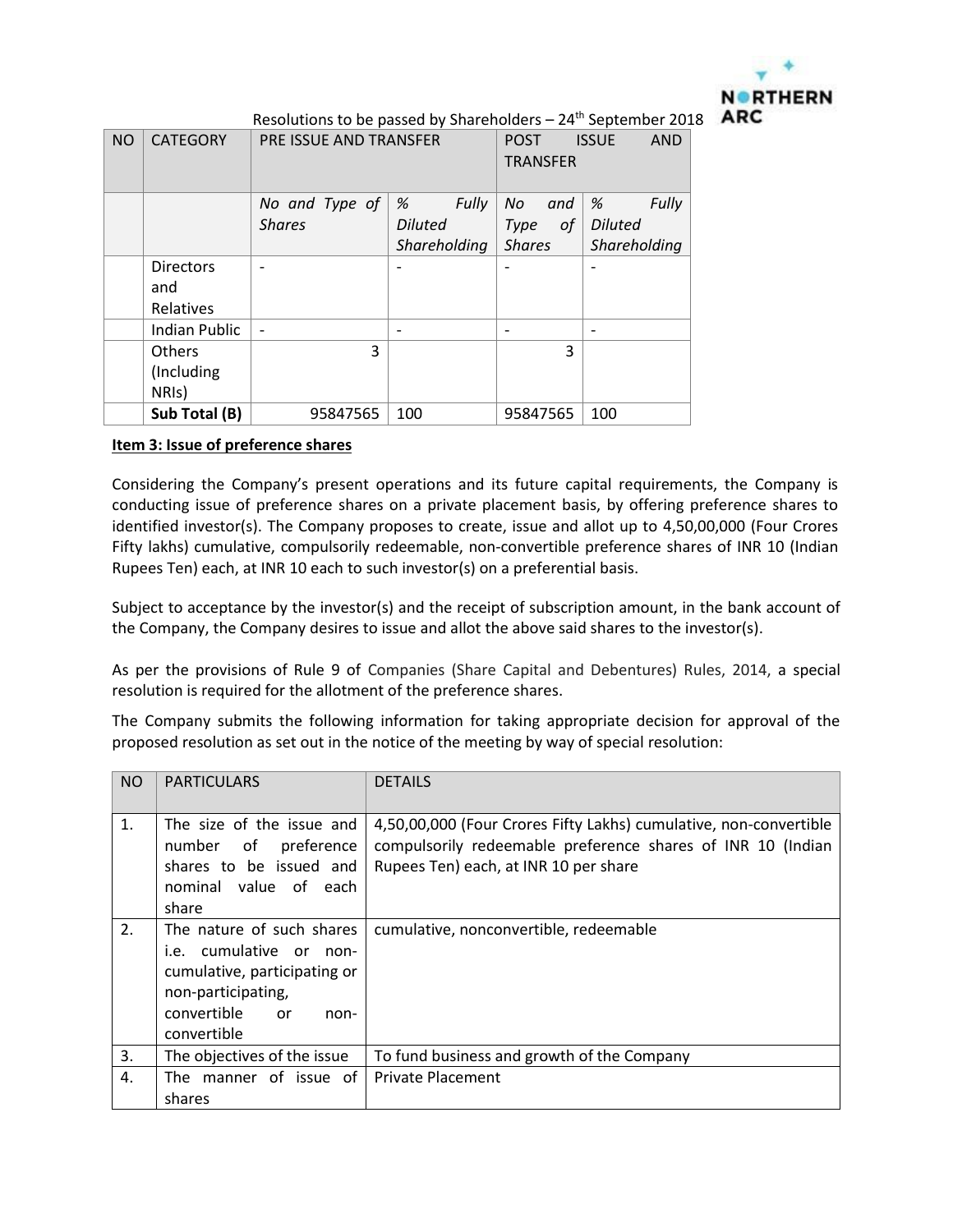

| <b>NO</b> | <b>PARTICULARS</b>                                                                                                                                                                   | <b>DETAILS</b>                                                                                                                                                                                                                                                                                                                                                                                                                                                                                                                                                                                                                                                                  |
|-----------|--------------------------------------------------------------------------------------------------------------------------------------------------------------------------------------|---------------------------------------------------------------------------------------------------------------------------------------------------------------------------------------------------------------------------------------------------------------------------------------------------------------------------------------------------------------------------------------------------------------------------------------------------------------------------------------------------------------------------------------------------------------------------------------------------------------------------------------------------------------------------------|
| 5.        | The price at which such<br>shares<br>proposed<br>are<br>proposed to be issued                                                                                                        | INR 10 per share                                                                                                                                                                                                                                                                                                                                                                                                                                                                                                                                                                                                                                                                |
| 6.        | Basis on which the price<br>has been arrived at                                                                                                                                      | Not Applicable                                                                                                                                                                                                                                                                                                                                                                                                                                                                                                                                                                                                                                                                  |
| 7.        | The<br>οf<br>terms<br>issue,<br>including terms and rate of<br>dividend on each share,<br>etc.                                                                                       | i. Payment of dividend or repayment of capital vis-à-vis equity<br>shares: The claims of holder(s) of CNCRPS shall be subordinated<br>to the claims of all secured and unsecured creditors but senior to<br>equity shareholders and pari passu amongst themselves and with<br>other preference shareholders of the Issuer. No dividend shall be<br>paid to holders of common equity shares unless all amounts<br>payable to holder(s) of CNCRPS have been paid up to the date of<br>payment of such dividend.<br>ii. Fixed Dividend 9% p.a. on the Issue Price in respect of each<br>CNCRPS (net of dividend distribution tax) payable annual and on<br>the date of redemption. |
| 8.        | The terms of redemption,<br>including the tenure of<br>redemption, redemption of<br>shares at premium and if<br>the preference shares are<br>convertible, the terms of<br>conversion | Redemption of preference shares: The date falling 12 (twelve)<br>months from the Deemed Date of Allotment                                                                                                                                                                                                                                                                                                                                                                                                                                                                                                                                                                       |
| 9.        | The manner and modes of<br>redemption                                                                                                                                                | As may be decided by the Board of Directors                                                                                                                                                                                                                                                                                                                                                                                                                                                                                                                                                                                                                                     |
| 10.       | shareholding<br>Current<br>pattern of the Company                                                                                                                                    | As disclosed in the private placement offer letter                                                                                                                                                                                                                                                                                                                                                                                                                                                                                                                                                                                                                              |
| 11.       | Expected dilution in equity<br>share<br>capital<br>upon<br>conversion of preference<br>shares                                                                                        | <b>NIL</b>                                                                                                                                                                                                                                                                                                                                                                                                                                                                                                                                                                                                                                                                      |

The Board of Directors of the Company accordingly recommend the resolutions for approval of the members. None of the directors of the Company or key managerial personnel ("**KMP**") are, in any way, concerned or interested in the said resolution. None of the relatives of the directors and KMP are interested in the resolutions.